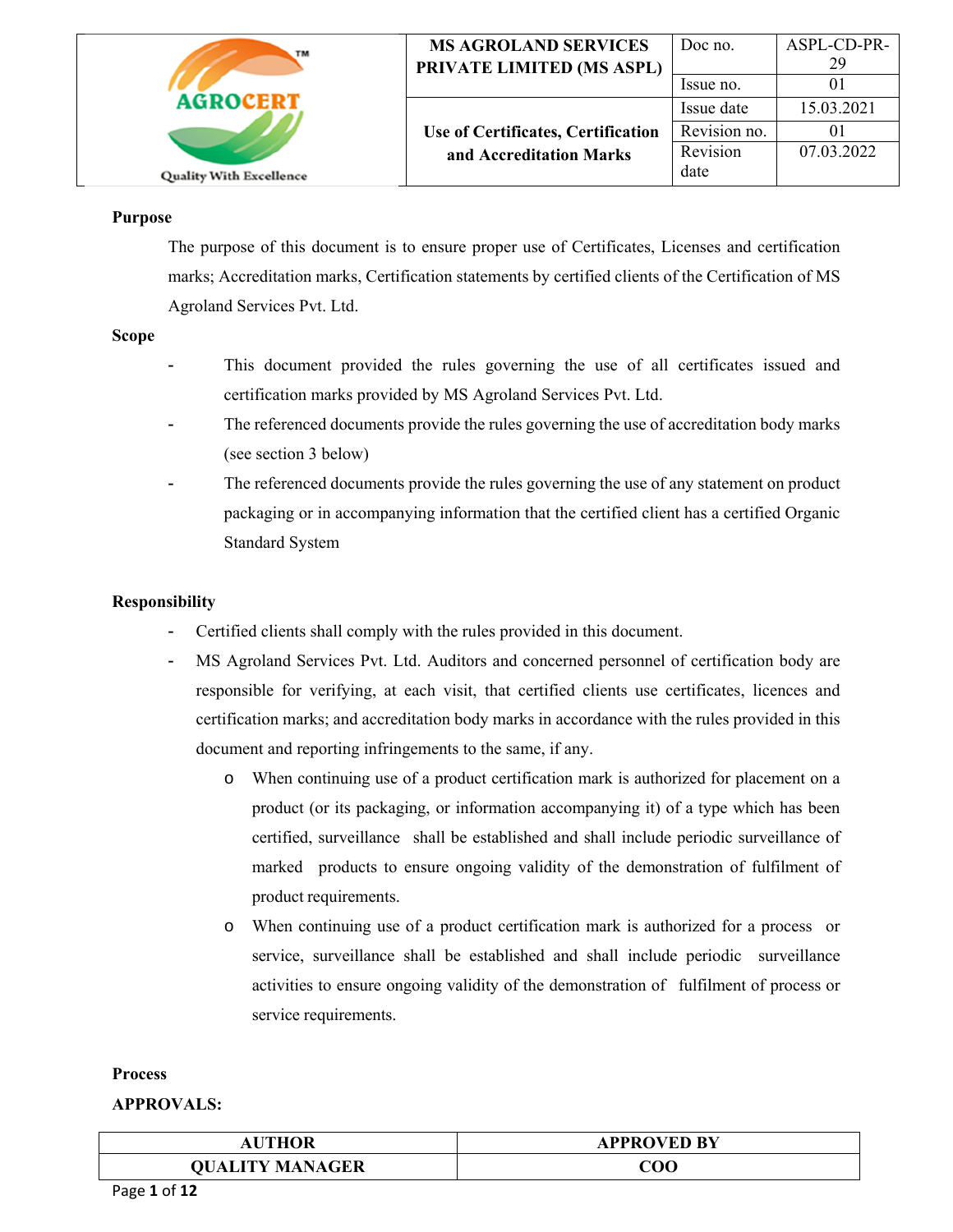| TM                             | <b>MS AGROLAND SERVICES</b><br>PRIVATE LIMITED (MS ASPL) | Doc no.      | ASPL-CD-PR-<br>29 |
|--------------------------------|----------------------------------------------------------|--------------|-------------------|
|                                |                                                          | Issue no.    |                   |
| <b>AGROCERT</b>                |                                                          | Issue date   | 15.03.2021        |
|                                | Use of Certificates, Certification                       | Revision no. |                   |
|                                | and Accreditation Marks                                  | Revision     | 07.03.2022        |
| <b>Quality With Excellence</b> |                                                          | date         |                   |

## **Section 1: Use of MS Agroland Services Pvt. Ltd. (MS ASPL) certificates and certification marks**

- 1.1. MS ASPL will provide its certified clients with the relevant certification mark(s).
- 1.2. Certified clients may utilize the certification mark in communication media such as the internet, brochures, letter head, envelopes, business cards and certain packaging (see Table 1).
- 1.3. When permitted, this mark can be used in conjunction with the relevant accreditation mark (see Section 3 below for references to the additional rules on the use of accreditation body marks).
- 1.4. When displayed in conjunction with the accreditation mark(s), MS Agroland Services Pvt. Ltd.'s (Agrocert) mark(s) may only be reproduced in black. When displayed without the accreditation mark(s), MS Agroland Services Pvt. Ltd.'s mark(s) may be reproduced in combined of green and orange of MS Agroland Services Pvt. Ltd, in the predominant colour of the letterhead or printing. The mark may only be reproduced on a clearly contrasting background.
- 1.5. If the scope of certification does not include all products and/or services provided by the organization, and/or all locations/facilities of the organization, the material bearing the mark shall not suggest that all products/services/sites/locations of the organization are covered by the scope of certification.
- 1.6. The mark(s) cannot be altered or modified. However, it may be resized, provided the proportions of the entire mark are maintained and all features of the mark are clearly distinguishable.
- 1.7. The client shall not use the certificate and/or the certification mark(s) provided by MS Agroland Services Pvt. Ltd. (Agrocert) in such in a manner that would bring MS Agroland Services Pvt. Ltd. (Agrocert) and/or the Accreditation Body or, and/or the Organic Standard System into disrepute and loss of public trust, and shall not make any statement regarding its product certification of MS Agroland Services Pvt. Ltd. may consider to be misleading or unauthorized.
- 1.8. Colour photocopies or electronic copies of original "paper" versions of the certificates may be in full colour, and need to be WATERMARKED or otherwise marked as being a COPY of the original.
- 1.9. Electronic versions of the certificates provided by MS Agroland Services Pvt. Ltd. (Agrocert) and identified as such, can be used by the certified client for publicity/promotional and/or printing purposes without being watermarked or otherwise marked as being a copy of the original. The certificate can be used "as provided" by MS Agroland Services Pvt. Ltd. and cannot be altered or modified.

| UTHOR                  | <b>APPROVED BY</b> |
|------------------------|--------------------|
| <b>QUALITY MANAGER</b> | ${\rm COO}$        |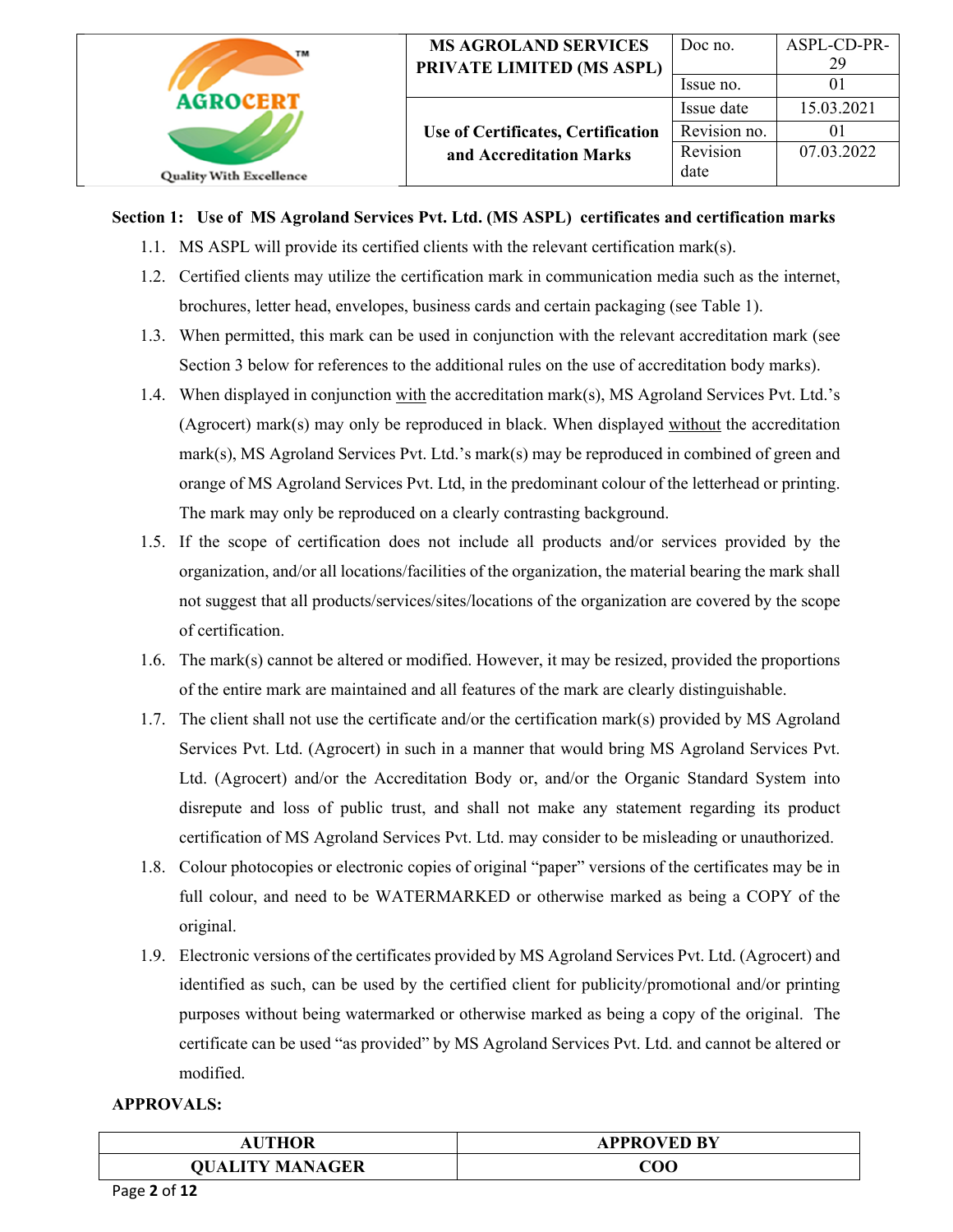| TМ                             | <b>MS AGROLAND SERVICES</b><br>PRIVATE LIMITED (MS ASPL) | Doc no.      | ASPL-CD-PR-<br>29 |
|--------------------------------|----------------------------------------------------------|--------------|-------------------|
|                                |                                                          | Issue no.    |                   |
| <b>AGROCERT</b>                |                                                          | Issue date   | 15.03.2021        |
|                                | Use of Certificates, Certification                       | Revision no. |                   |
|                                | and Accreditation Marks                                  | Revision     | 07.03.2022        |
| <b>Quality With Excellence</b> |                                                          | date         |                   |

- 1.10. The right to use the certification mark by the organization cannot be assigned to or acquired by any other person, entity, or corporation (including through a change of ownership of the organization) without MS Agroland Services Pvt. Ltd.'s prior written consent.
- 1.11. Upon a reduction of the scope of certification, the client shall amend all advertising material referring to its certification to properly reflect the reduced scope.
- 1.12. Upon withdrawal or termination of its certification, the client shall discontinue its use of all advertising material that contains a reference to certification, and take actions as required by the certification scheme and any other required measures as directed by MS Agroland Services Pvt. Ltd.

**Contractual obligation:** Correct use of the certificate, certification mark or accreditation mark is a contractual obligation and will be monitored at surveillance and certificate renewal assessments. Any misuse of the certificate, certification mark by the client may result in suspension or withdrawal of the certification-by- MS Agroland Services Pvt. Ltd. MS Agroland Services Pvt. Ltd.'s considerations with respect to suspension or withdrawal will be as follows:

- 1.12.1. Inadvertent misuse: with this activity, the organization will be required to immediately withdraw the offending materials, or MS Agroland Services Pvt. Ltd. will suspend certification until the misuse is rectified. Repeated inadvertent misuse will not be accepted by MS Agroland Services Pvt. Ltd. and therefore will be cause for withdrawal of certification.
- 1.12.2. Fraud: with an activity considered premeditated on the part of the organization, MS Agroland Services Pvt. Ltd. may withdraw certification and publish notices to that effect in the directory of certified companies.

### **Section 2: Additional information**

- 2.1 If you have any questions as to whether your proposed use of the certification marks on an advertisement, brochure or other promotional material is in compliance with these guidelines, please send a sample to MS Agroland Services Pvt. Ltd. for review.
- 2.2 For the use of the certification mark on electronic documentation (i.e., websites), the same rules as stated in these guidelines apply.

### **Section 3: Use of accreditation body marks**

| UTHOR                  | <b>APPROVED BY</b> |
|------------------------|--------------------|
| <b>QUALITY MANAGER</b> | ${\rm COO}$        |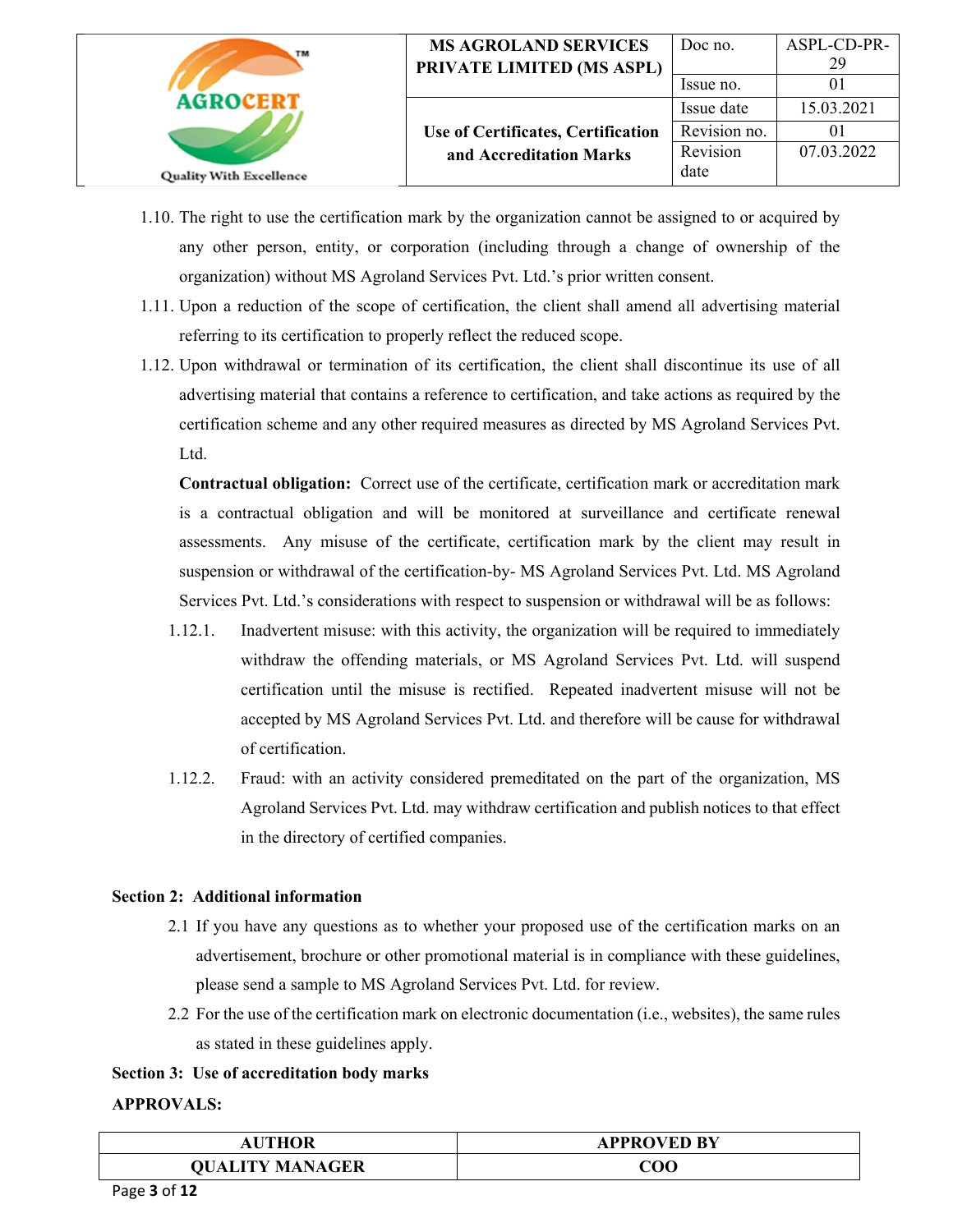| TM                             | <b>MS AGROLAND SERVICES</b><br>PRIVATE LIMITED (MS ASPL) | Doc no.<br>Issue no. | ASPL-CD-PR-<br>29 |
|--------------------------------|----------------------------------------------------------|----------------------|-------------------|
| <b>AGROCERT</b>                |                                                          | Issue date           | 15.03.2021        |
|                                | Use of Certificates, Certification                       | Revision no.         |                   |
|                                | and Accreditation Marks                                  | Revision             | 07.03.2022        |
| <b>Quality With Excellence</b> |                                                          | date                 |                   |

3.1 When permitted, the client is only authorized to use the accreditation marks provided by MS ASPL and appearing on the certificates issued to the client by MS ASPL as per "procedure of accreditation claims and use of the IOAS accreditation symbol (ASPL-CD-PR-28)".

## **Section 4: Use of Organic Standard Certification Marks**

# 4.1 **Use of licenses, certificates and marks of conformity as per COR**

The MS Agroland Services Pvt. Ltd shall ensure that all certified products are labelled in accordance with the SFCR (SOR/2018-108).

4.1.1 The MS Agroland Services Pvt. Ltd shall have procedures to monitor the holders of certificates using its certification mark and its name and marketing organic products to detect any improper reference to the Canada Organic Regime or fraudulent use of the MS Agroland Services Pvt. Ltd. name and certificates.

4.1.2 The MS Agroland Services Pvt. Ltd shall have written rules authorizing the use of its mark (including the recognition of product labels on which it shall be displayed) and is responsible for delivering the organic certificates.

4.1.3 The MS Agroland Services Pvt. Ltd shall have written procedures for dealing with abusive use, false statements regarding a product's certification or the incorrect use of its certification marks.

4.1.4 The MS Agroland Services Pvt. Ltd shall have procedures ensuring that the holders of certificates do not allow its certification mark be used in any way likely to lead to confusion among consumers.

Application for certification

347 (1) Any person who wishes to package or label an organic product, other than a product in respect of which they hold a certificate granted under section 345, must apply in writing to a certification body for certification of the activity.

Marginal note: Contents of application

(2) The application must include

(a) an indication of the type of organic product;

| <b>THOR</b>            | <b>APPROVED BY</b> |
|------------------------|--------------------|
| <b>QUALITY MANAGER</b> | COO                |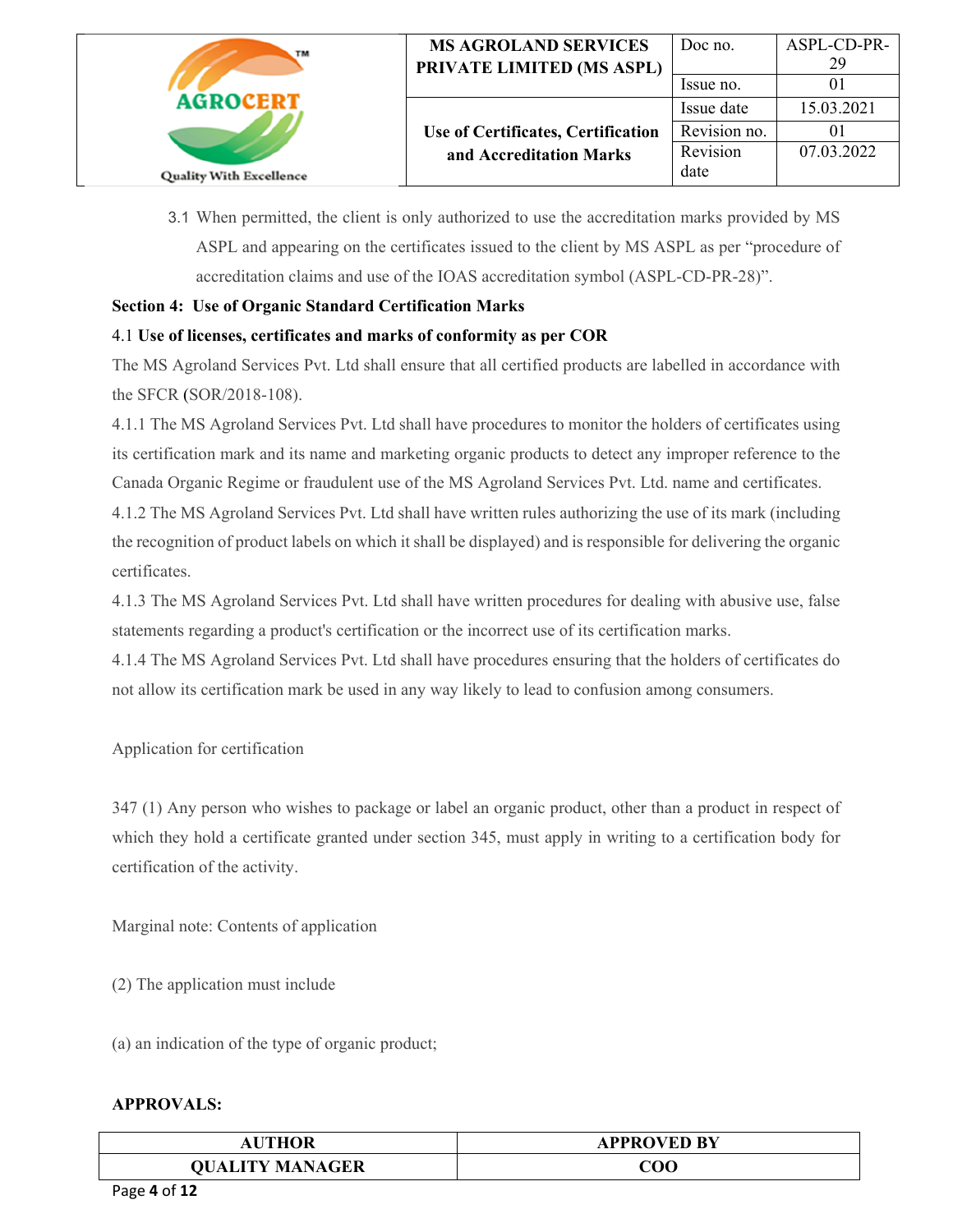| TM                             | <b>MS AGROLAND SERVICES</b><br>PRIVATE LIMITED (MS ASPL) | Doc no.      | ASPL-CD-PR-<br>29 |
|--------------------------------|----------------------------------------------------------|--------------|-------------------|
|                                |                                                          | Issue no.    |                   |
| AGROCERT                       |                                                          | Issue date   | 15.03.2021        |
|                                | Use of Certificates, Certification                       | Revision no. |                   |
|                                | and Accreditation Marks                                  | Revision     | 07.03.2022        |
| <b>Quality With Excellence</b> |                                                          | date         |                   |

(b) a statement that sets out the substances and materials that the applicant will use to package or label the organic product and that describes the manner in which those substances and materials will be used; and

(c) a document that sets out in detail the methods that the applicant will use to package or label the organic product and the control mechanisms that the applicant will put in place to ensure that those methods meet the requirements that are set out

(i) in the case of an aquaculture product, in CAN/CGSB-32.312, and

(ii) in the case of a food commodity other than an aquaculture product, in CAN/CGSB-32.310.

Marginal note: Certification

348 (1) A certification body must conduct an on-site verification and certify the activity in respect of the packaging or labelling of an organic product if it determines that

(a) the substances and materials that are used by the applicant for packaging or labelling are set out and used in the manner described

(i) in the case of an aquaculture product, in CAN/CGSB-32.312, and

(ii) in the case of a food commodity other than an aquaculture product, in CAN/CGSB-32.310 or CAN/CGSB-32.311;

(b) the methods that are used by the applicant for packaging or labelling and the control mechanisms that are in place meet the requirements and comply with the general principles respecting organic production that are set out

(ii) in the case of a food commodity other than an aquaculture product, in CAN/CGSB-32.310.

| <b>JTHOR</b><br>Aι                 | <b>APPROVED BY</b> |
|------------------------------------|--------------------|
| <b>ITY MANAGER</b><br><b>OUALI</b> | ${\rm COO}$        |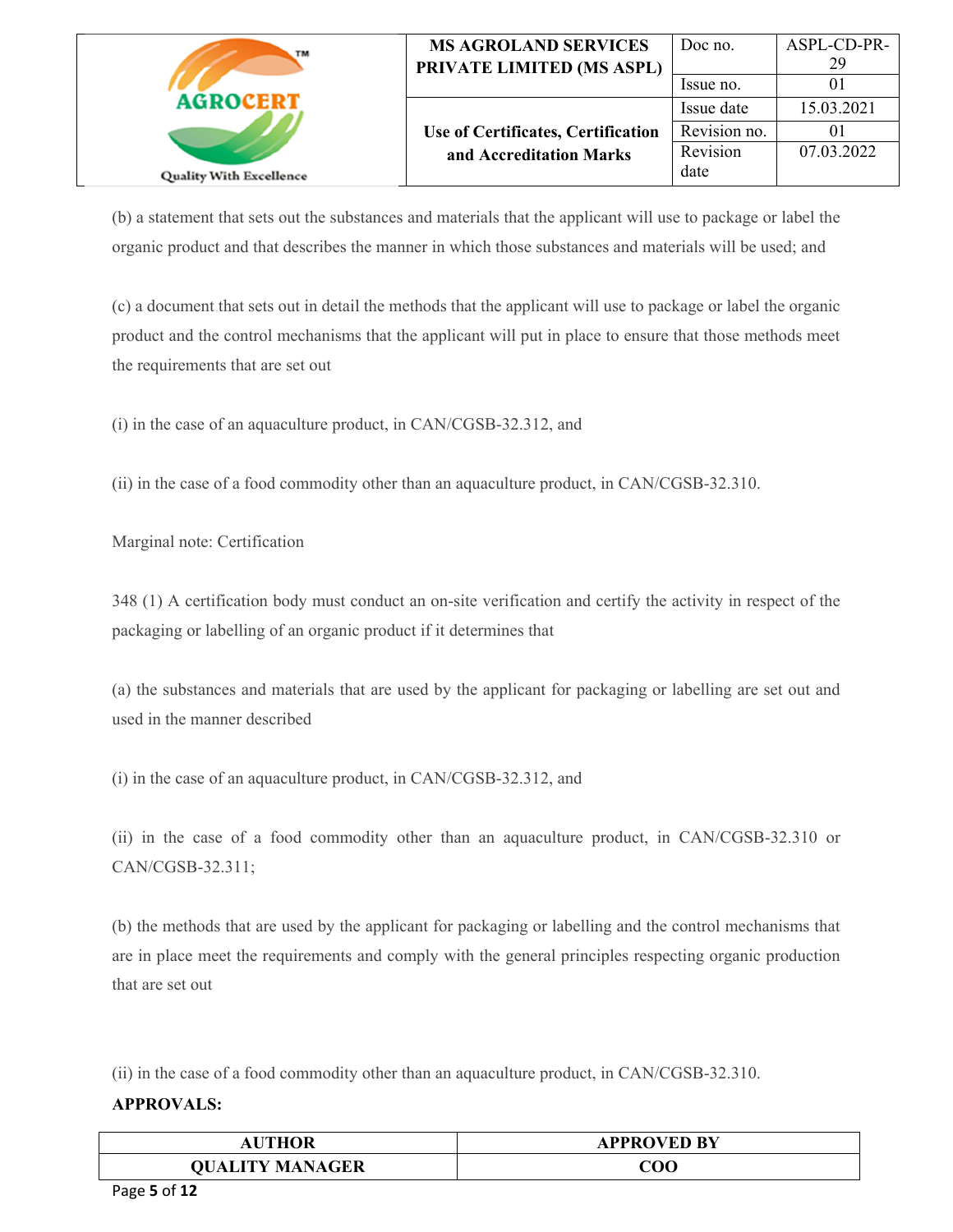| TM                             | <b>MS AGROLAND SERVICES</b><br>PRIVATE LIMITED (MS ASPL) | Doc no.<br>Issue no. | ASPL-CD-PR-<br>29 |
|--------------------------------|----------------------------------------------------------|----------------------|-------------------|
| <b>AGROCERT</b>                |                                                          | Issue date           | 15.03.2021        |
|                                | Use of Certificates, Certification                       | Revision no.         |                   |
|                                | and Accreditation Marks                                  | Revision             | 07.03.2022        |
| <b>Quality With Excellence</b> |                                                          | date                 |                   |

Marginal note: Certificate

(2) The certification body must provide the applicant with a certificate that confirms the certification of the packaging or labelling of the organic product and that indicates the type of organic product to which it applies and the period of validity referred to in subsection (3).

Marginal note: Period of validity

(3) The certification of the packaging or labelling of an organic product is valid for 12 months beginning on the day on which it is granted under subsection (1).

Organic product composition

Clause 9 applies to all operations involved in organic product preparation, including retailers.

# **Product composition**

- Organic product formulations shall consist primarily of organic whole or processed agricultural ingredients, organic whole or processed aquaculture ingredients (see 2.1, CAN/CGSB-32.312), and organic processing aids. Other permitted ingredients and processing aids, as described in Clause 9.2, shall be kept to a minimum.
- The evaluation of product composition shall exclude non-agricultural sub-parts of ingredients listed in Tables 6.3 and 6.4 in CAN/CGSB-32.311 that have a technical or functional effect on the ingredient but not on the final organic product, and are not declared on the final organic product label. These ingredient sub-parts may be present in the final organic product but only in insignificant amounts. This includes non-agricultural sub-parts of ingredients, such as anticaking agents, carriers and fillers, preservatives, stabilizers, pH adjusters or buffers. The calculation of organic percentages shall account for all constituent ingredients or ingredient sub-parts, distinguishing between organic and non-organic components of each ingredient contained in the product.

The percentage of all organic ingredients in an organic product shall be calculated as follows:

| THOR                   | <b>APPROVED BY</b> |
|------------------------|--------------------|
| <b>QUALITY MANAGER</b> | $\rm COO$          |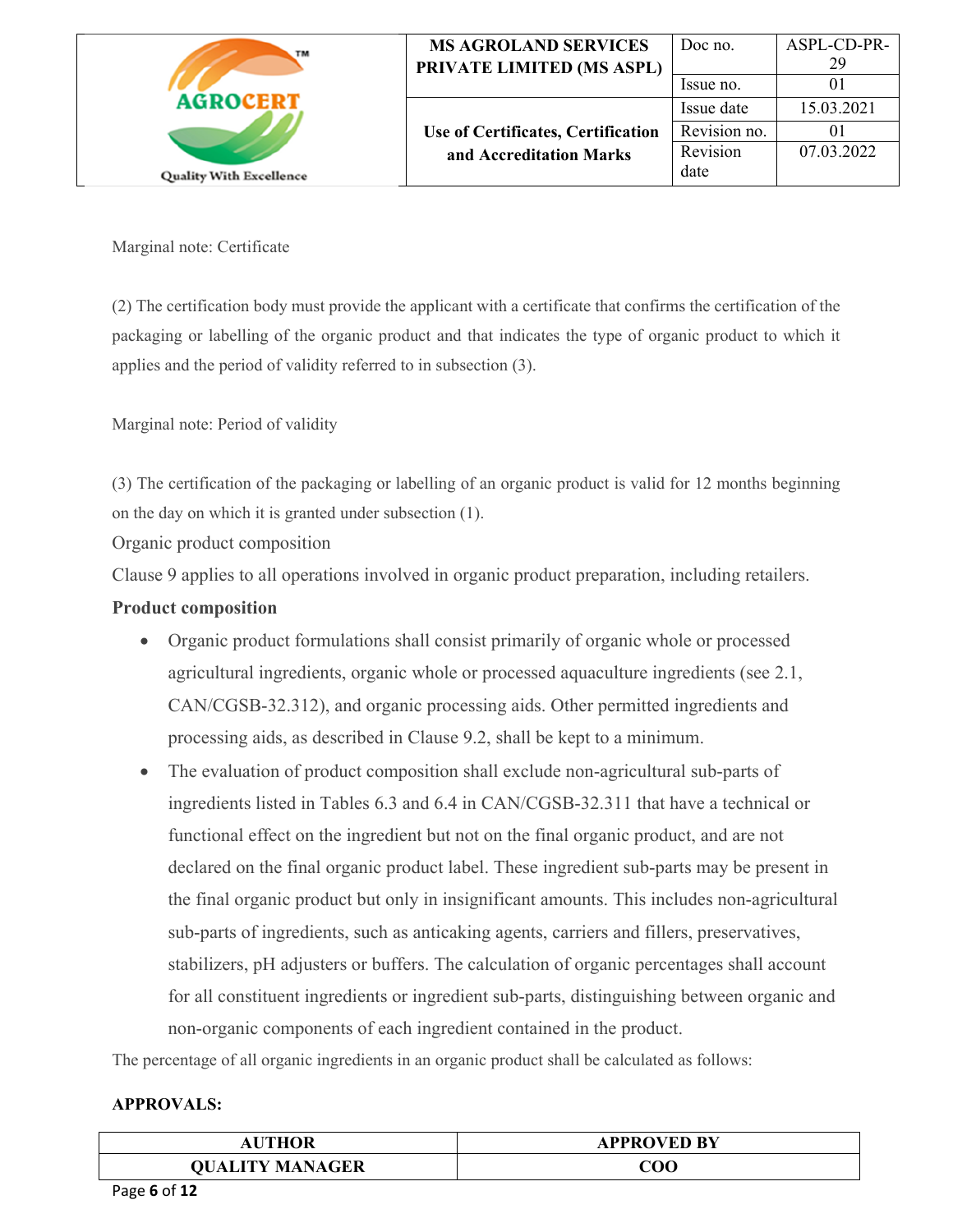| TM                             | <b>MS AGROLAND SERVICES</b><br>PRIVATE LIMITED (MS ASPL) | Doc no.<br>Issue no. | ASPL-CD-PR-<br>29 |
|--------------------------------|----------------------------------------------------------|----------------------|-------------------|
| <b>AGROCERT</b>                |                                                          | Issue date           | 15.03.2021        |
|                                | Use of Certificates, Certification                       | Revision no.         |                   |
|                                | and Accreditation Marks                                  | Revision             | 07.03.2022        |
| <b>Quality With Excellence</b> |                                                          | date                 |                   |

Solid products [except livestock feed: see 9.1.3 d)] — Divide the net mass, excluding water and salt, of all organic ingredients in the formulation or finished product, whichever is more relevant, by the net mass, excluding water and salt, of all ingredients.

b) Liquid products — If the product and its ingredients are liquid, divide the fluid volume of all organic ingredients, excluding water and salt, by the fluid volume of all ingredients, excluding water and salt. If the principal display panel, specification sheet or certificate of analysis uses phrases like "reconstituted from concentrates" to

describe the final product, single-strength concentrations of the ingredients or the finished product shall be used to calculate organic percentages. Any user of an ingredient, to which water or salt has been added by a prior processor, and is declared as water or salt on the ingredient declaration of the finished product is required

to exclude this added water or salt when calculating organic percentages.

c) Solid products and liquid products — Divide the combined net mass of solid organic ingredients and the net mass of liquid organic ingredients, excluding water and salt, by the total mass, excluding water and salt, of all ingredients in the finished product. Any user of an ingredient, to which water or salt has been added by a prior processor, and is declared as water or salt on the ingredient declaration of the finished product is required to exclude this added water or salt when calculating organic percentages.

d) Livestock feed shall contain 100% organic agricultural ingredients and necessary feed additives or supplements listed in Table 5.2 of CAN/CGSB-32.311. Divide the total net mass, excluding water, salt and calcium compounds,

of combined organic ingredients in the formulation or the finished product, whichever is more relevant, by the total mass, excluding water, and salt and calcium compounds, of all ingredients.

• The percentage of all organic ingredients in an organic product shall be rounded down to the nearest whole number.

9.2 Categorization of organic products

# **Categorization of organic products**

Based on the percentage of their organic ingredients, organic products fall into two categories:

# **95% organic content (or more)**

Such products shall not contain an ingredient in both organic and non-organic form.

| <b>AUTHOR</b>          | <b>APPROVED BY</b> |
|------------------------|--------------------|
| <b>QUALITY MANAGER</b> | $\rm COO$          |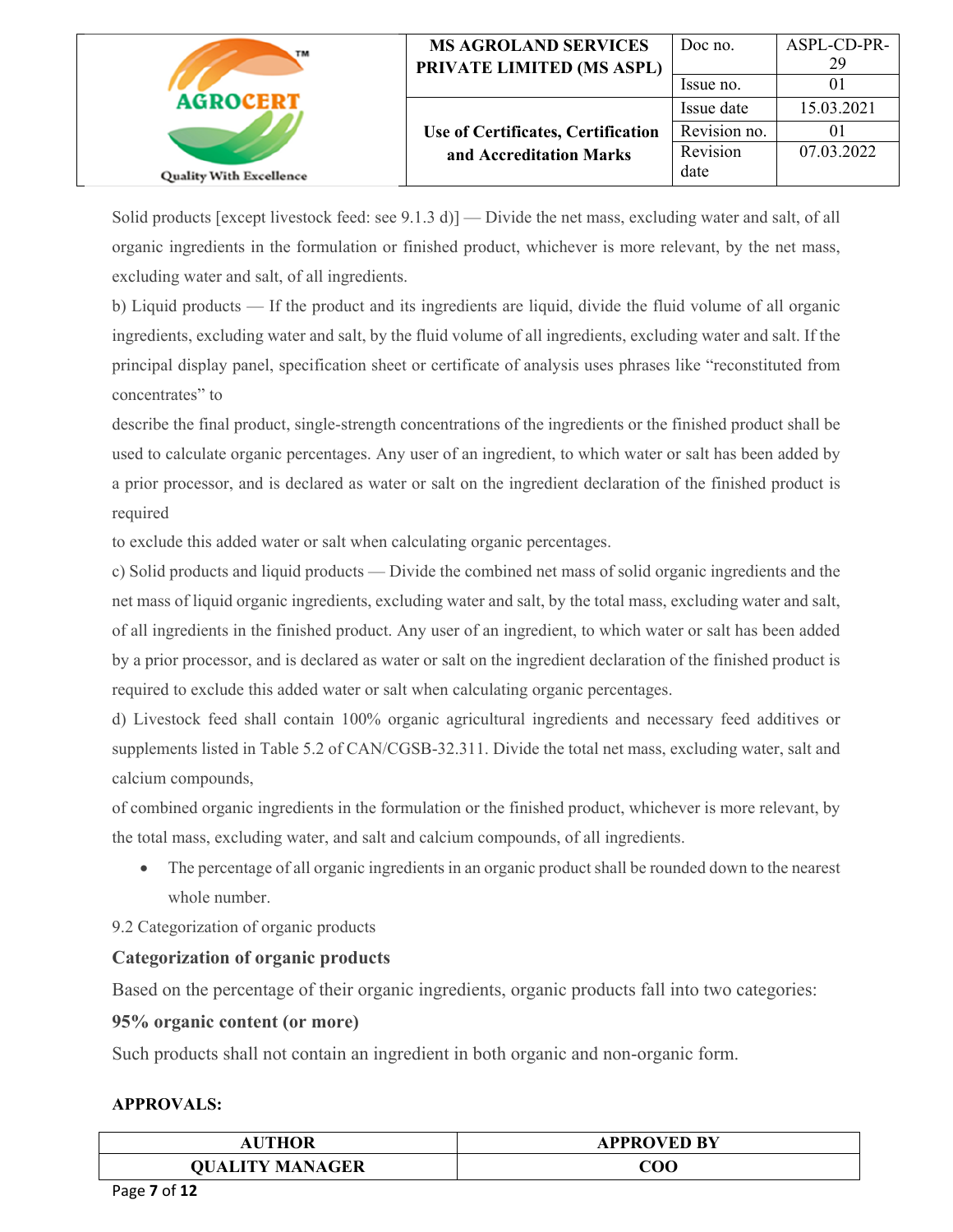| TM                             | <b>MS AGROLAND SERVICES</b><br>PRIVATE LIMITED (MS ASPL) | Doc no.<br>Issue no. | ASPL-CD-PR-<br>29 |
|--------------------------------|----------------------------------------------------------|----------------------|-------------------|
| <b>AGROCERT</b>                |                                                          | Issue date           | 15.03.2021        |
|                                | Use of Certificates, Certification                       | Revision no.         |                   |
|                                | and Accreditation Marks                                  | Revision             | 07.03.2022        |
| <b>Quality With Excellence</b> |                                                          | date                 |                   |

Such products may contain up to 5% of the following:

a) "ingredients classified as food additives" and "ingredients not classified as food additives" as listed in Tables 6.3 and 6.4 of CAN/CGSB-32.311, respectively, subject to requirements specified in substance listing annotations and restrictions specified in 6.2 of CAN/CGSB-32.311. Listed ingredients of agricultural origin shall meet the requirements in 1.4 a), 1.4 c), 1.4 d) and 6.2 of CAN/CGSB-32.311;

b) Non-organic agricultural processing aids that meet the requirements in 1.4 a), 1.4 b), 1.4 c),

and 1.4 d), and any annotations listed in Table 6.5 of CAN/CGSB-32.311;

c) Non-agricultural processing aids as listed in Table 6.5 of CAN/CGSB-32.311, subject to the requirements specified in substance listing annotations;

d) Non-organic agricultural ingredients that meet the requirements in 1.4 a), 1.4 c) and 1.4 d). These ingredients are also subject to organic commercial availability requirements.

# **70-95% organic content**

Such products shall not contain an ingredient in both its organic and non-organic form.

Such products may contain up to 30% of the following:

a) Non-organic agricultural ingredient subject to the requirements in 1.4 a), 1.4 c), and 1.4 d);

b) "ingredients classified as food additives", and "ingredients not classified as food additives," as listed in Tables 6.3 and 6.4 of CAN/CGSB-32.311, respectively, subject to the requirements specified in substance listing annotations and restrictions specified in 6.2 of CAN/CGSB-32.311. Listed ingredients of agricultural origin shall meet the requirements in 1.4 a), 1.4 c), 1.4 d) and 6.2 of CAN/CGSB-32.311;

c) Non-organic agricultural processing aids that meet the requirements in 1.4 a), 1.4 b), 1.4 c), and 1.4 d), and any annotations listed in Table 6.5 of CAN/CGSB-32.311;

d) Non-agricultural processing aids listed in Table 6.5 of CAN/CGSB-32.311 subject to the requirements specified in substance listing annotations.

# 4.2 **Use of licenses, certificates and marks of conformity as per USDA NOP**

# **§ 205.311 USDA Seal.**

(a) The USDA seal described in paragraphs (b) and (c) of this section may be used only for raw or processed

| <b>THOR</b>            | <b>APPROVED BY</b> |
|------------------------|--------------------|
| <b>QUALITY MANAGER</b> | CO0                |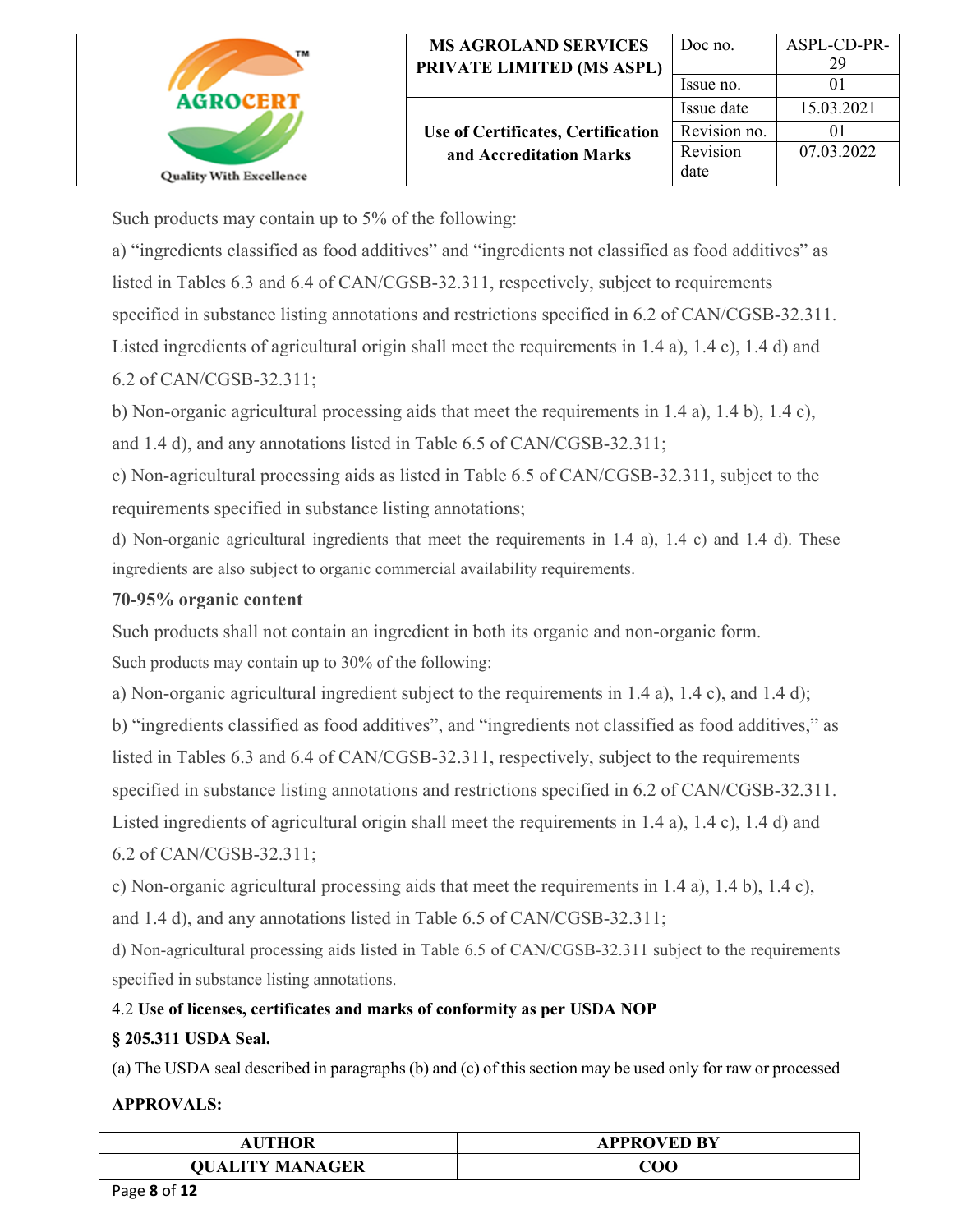| TM                             | <b>MS AGROLAND SERVICES</b><br>PRIVATE LIMITED (MS ASPL) | Doc no.<br>Issue no. | ASPL-CD-PR-<br>29 |
|--------------------------------|----------------------------------------------------------|----------------------|-------------------|
| <b>AGROCERT</b>                |                                                          | Issue date           | 15.03.2021        |
|                                | Use of Certificates, Certification                       | Revision no.         |                   |
|                                | and Accreditation Marks                                  | Revision             | 07.03.2022        |
| <b>Quality With Excellence</b> |                                                          | date                 |                   |

agricultural products described in paragraphs (a), (b), (e)(1), and (e)(2) of  $\S 205.301$ .

(b) The USDA seal must replicate the form and design of the example in figure 1 and must be printed legibly and conspicuously:

(1) On a white background with a brown outer circle and with the term, "USDA," in green overlaying a white upper semicircle and with the term, "organic," in white overlaying the green lower half circle; or

(2) On a white or transparent background with black outer circle and black "USDA" on a white or transparent upper half of the circle with a contrasting white or transparent "organic" on the black lower half circle.

(3) The green or black lower half circle may have four light lines running from left to right and disappearing at the point on the right horizon to resemble a cultivated field.

# 4.3 **Use of licenses, certificates and marks of conformity as per EU**

### **Logo**

1.1. The organic production logo of the European Union shall comply with the model below:



1.2. The reference colour in Pantone is Green Pantone No 376 and Green (50 % Cyan + 100 % Yellow), when a four- colour process is used.

1.3. The organic production logo of the European Union may also be used in black and white as shown, only where it is not practicable to apply it in colour:



1.4 If the background colour of the packaging or label is dark, the symbols may be used in negative format,

| <b>THOR</b><br>AU      | <b>APPROVED BY</b> |
|------------------------|--------------------|
| <b>QUALITY MANAGER</b> | ${\rm COO}$        |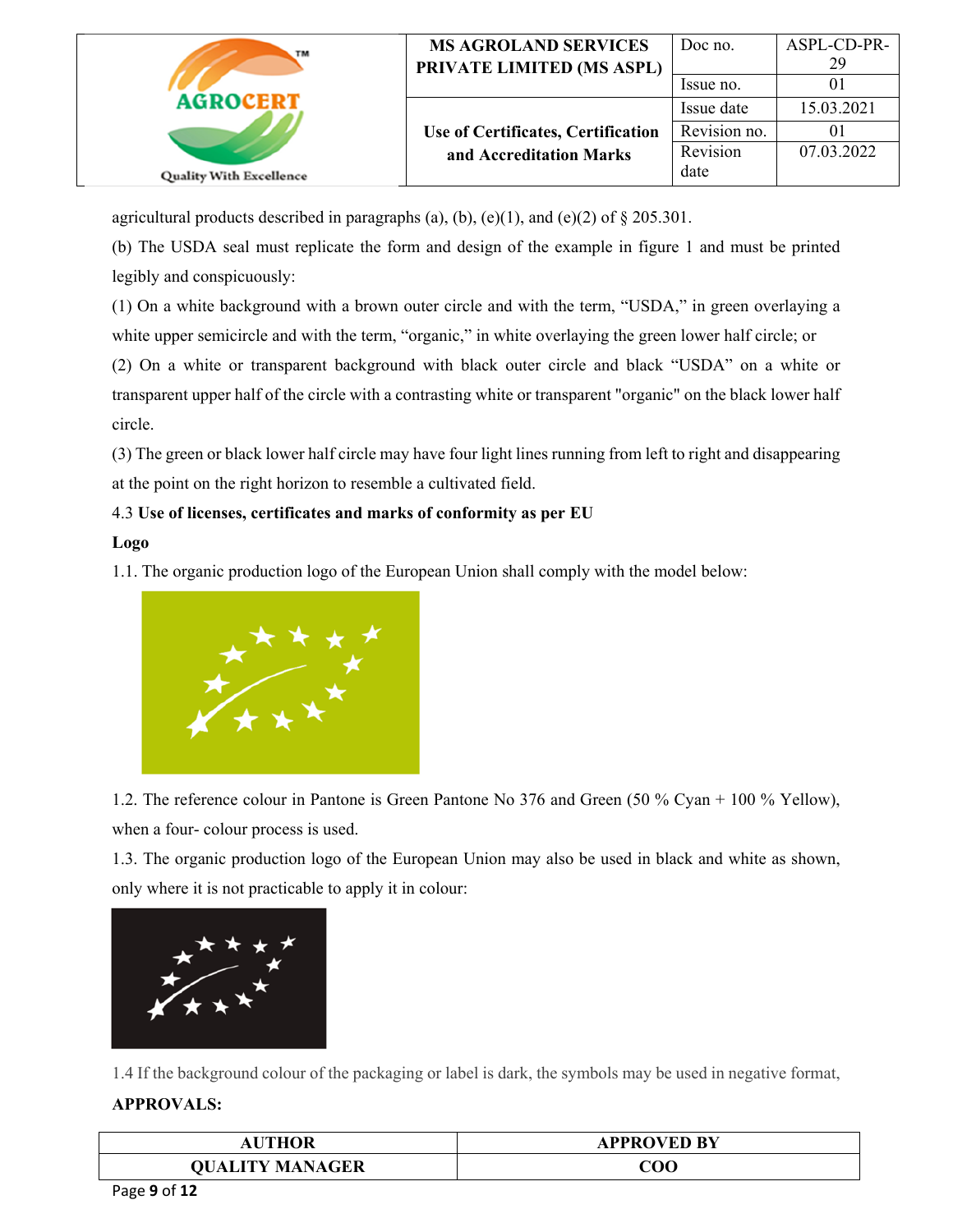| TM                             | <b>MS AGROLAND SERVICES</b><br>PRIVATE LIMITED (MS ASPL) | Doc no.<br>Issue no. | ASPL-CD-PR-<br>29 |
|--------------------------------|----------------------------------------------------------|----------------------|-------------------|
| <b>AGROCERT</b>                |                                                          | Issue date           | 15.03.2021        |
|                                | Use of Certificates, Certification                       | Revision no.         | ΟI                |
|                                | and Accreditation Marks                                  | Revision             | 07.03.2022        |
| <b>Quality With Excellence</b> |                                                          | date                 |                   |

using the background colour of the packaging or label.

1.5. If a logo is used in colour on a coloured background which makes it difficult to see, a delimiting outer line around the logo can be used to improve contrast with the background colours.

1.6 Where there are indications in a single colour on the packaging, the organic production logo of the European Union may be used in the same colour.

1.7. The organic production logo of the European Union shall have a height of at least 9 mm and a width of at least 13,5 mm; the proportion ratio height/width shall always be 1:1,5. Exceptionally, the minimum size may be reduced to a height of 6 mm for very small packages.

1.8. The organic production logo of the European Union may be associated with graphical or textual elements referring to organic production under the condition that they do not modify or change the nature of the organic production logo of the European Union, nor any of the indications defined in accordance with Article 32. When associated to national or private logos using a green colour different from the reference colour provided for in point 1.2, the organic production logo of the European Union may be used in that non-reference colour.

## **Code numbers**

The general format of the code numbers shall be as follows:

AB-CDE-999

where:

(a) 'AB' is the ISO code for the country where the controls take place;

(b) 'CDE' is a term, indicated in three letters to be decided by the Commission or each Member State, like

'bio' or 'öko' or 'org' or 'eko' establishing a link with organic production; and

(c) '999' is the reference number, indicated in maximum three digits, to be assigned by:

(i) each Member State's competent authority to the control authorities or control bodies to which it has delegated control tasks;

(ii) the Commission, to:

— the control authorities and control bodies recognised by the Commission pursuant to Article 46,

— to the competent authorities of third countries recognised by the Commission pursuant to Article 48.EN

L 150/90 Official Journal of the European Union 1

### **When to use the EU logo**

| <b>THOR</b>            | <b>APPROVED BY</b> |
|------------------------|--------------------|
| <b>QUALITY MANAGER</b> | ${\rm COO}$        |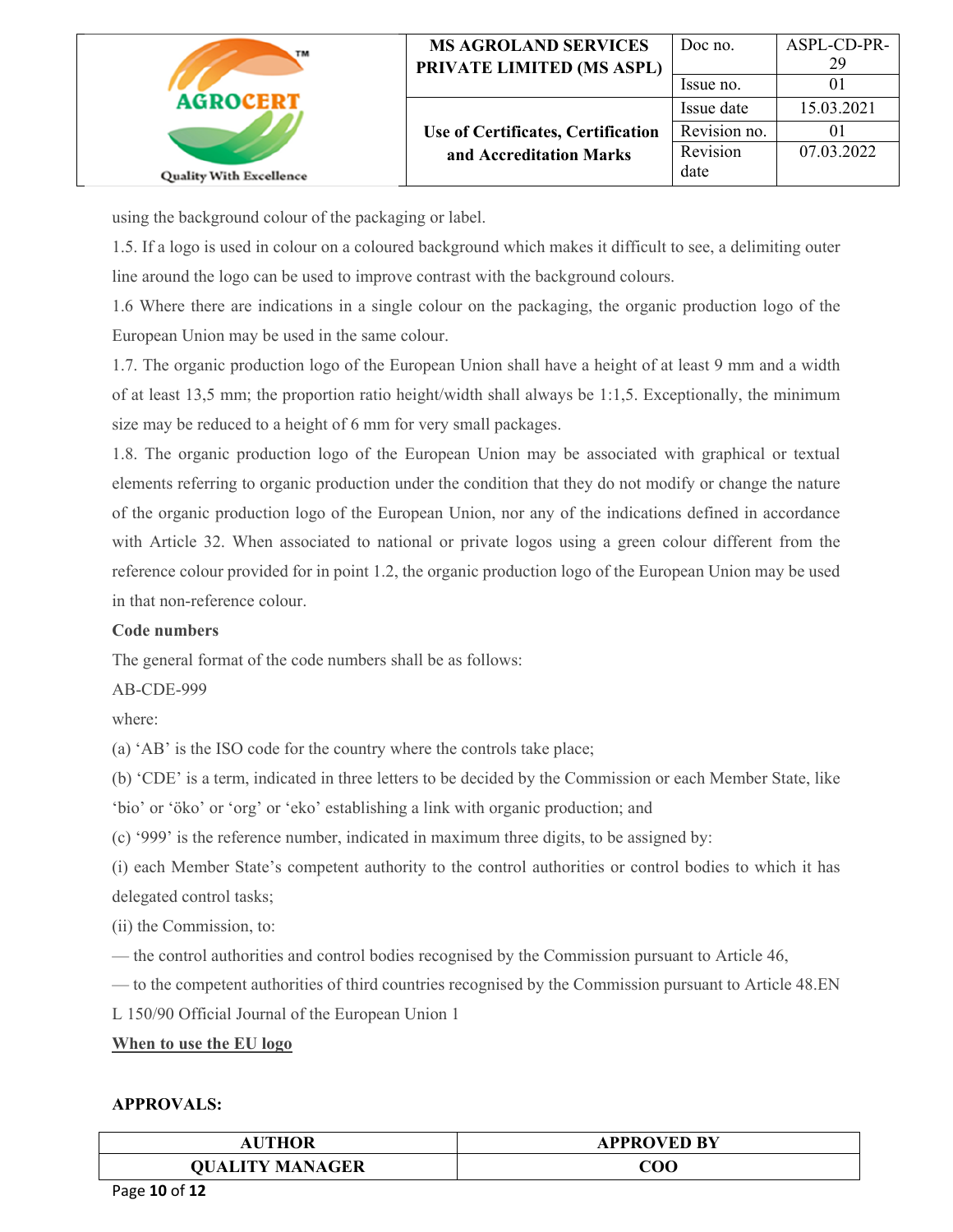| TM                             | <b>MS AGROLAND SERVICES</b><br>PRIVATE LIMITED (MS ASPL) | Doc no.<br>Issue no. | ASPL-CD-PR-<br>29 |
|--------------------------------|----------------------------------------------------------|----------------------|-------------------|
| <b>AGROCERT</b>                |                                                          | Issue date           | 15.03.2021        |
|                                | Use of Certificates, Certification                       | Revision no.         |                   |
|                                | and Accreditation Marks                                  | Revision             | 07.03.2022        |
| <b>Quality With Excellence</b> |                                                          | date                 |                   |

The logo is compulsory for most organic products and must be displayed according to a specific set of rules. This is to prevent consumer confusion, help maintain trust in organic food and support the authorities in their inspection regimes.

The logo must be used by:

all pre-packaged EU food products, produced and sold as organic within the EU.

Additionally the logo can optionally be used by:

- imported products where the product conforms to the EU rules on the import of organic goods;
- non pre-packaged organic products;
- EU organic products placed on third countries markets;
- as part of information campaigns intended to educate the public about the organics scheme (as long as it is not misleading or used to imply that a non-organic product fulfils the requirements of an organic product).

The logo cannot be used for:

- products containing less than 95% of organic ingredients;
- mass catering operations such as restaurants or hospitals;
- products not in the scope of organic rules such as cosmetics or products from hunting and fishing;
- products in 'conversion' (where organic methods have only just been introduced and there may still be non-organic substances in the soil or animal chain).

Abusive use or false statement regarding a product's certification or the incorrect use of certification marks: Contractual obligation: Correct use of the certificate, certification mark or accreditation mark is a contractual obligation and will be monitored at surveillance and certificate renewal assessments. Abusive use or false statement regarding a product's certification or the incorrect use of certification marks by the client may result in suspension or withdrawal of the certification by MS ASPL.

MSASPL's considerations with respect to suspension or withdrawal will be as follows:

1.13.1. Inadvertent misuse: with this activity, MSASPL will issue a notice to the client and organization will be required to immediately withdraw the offending materials, or MS ASPL will suspend certification until the misuse is rectified. Repeated misuse will not be tolerated by MS ASPL and therefore will be cause for withdrawal of certification.

| UTHOR<br>AU            | <b>APPROVED BY</b> |
|------------------------|--------------------|
| <b>QUALITY MANAGER</b> | ${\rm COO}$        |